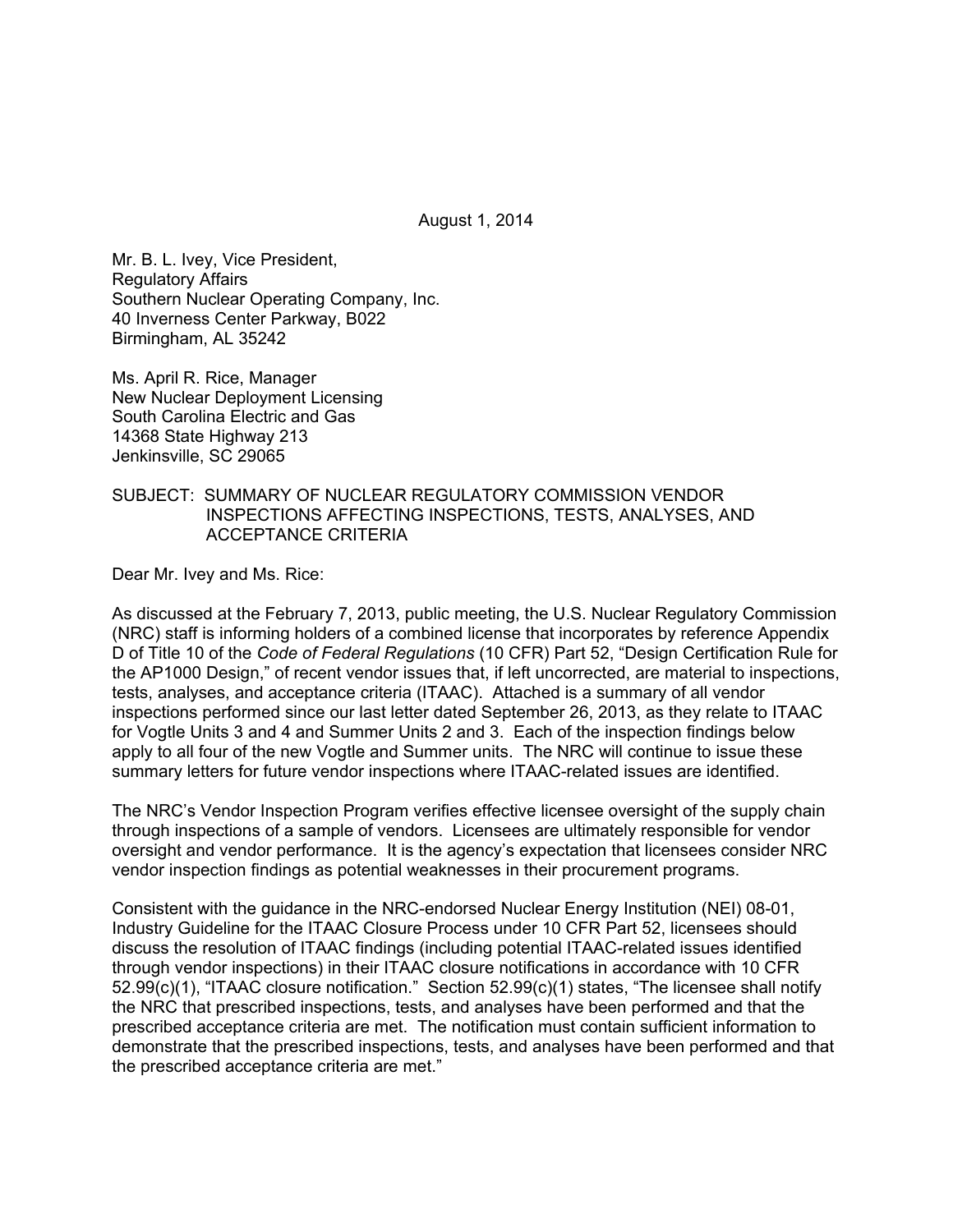B. Ivey, et al.  $-2 -$ 

Although the NRC is currently planning to review the resolution of these items through future inspections, you should not delay your ITAAC review and closure activities based on NRC inspection schedules.

Please contact the respective inspection team leader listed in the attachment, if you have any questions or need assistance regarding these matters.

Sincerely,

### */RA/*

Richard A. Rasmussen, Chief Electrical Vendor Branch Division of Construction Inspection and Operational Programs Office of New Reactors

Docket No.: 05200025 05200026 05200027 05200028

Enclosure: Summary of NRC Vendor Inspections Affecting ITAAC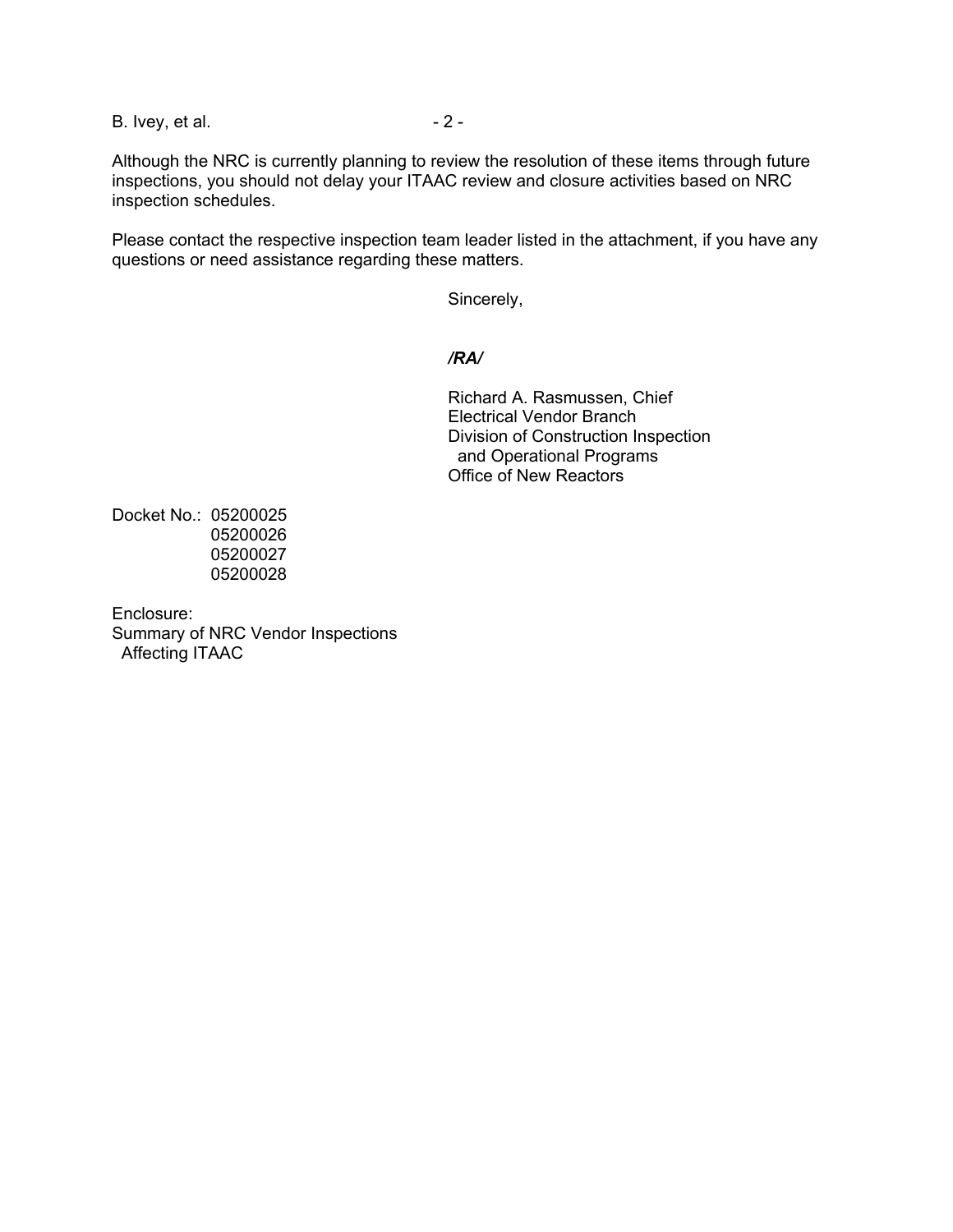B. Ivey, et al.  $-2 -$ 

Although the NRC is currently planning to review the resolution of these items through future inspections, you should not delay your process of ITAAC review and closure based on NRC inspection schedules.

Please contact the respective inspection team leader listed in the attachment, if you have any questions or need assistance regarding these matters.

Sincerely,

#### */RA/*

Richard A. Rasmussen, Chief Electrical Vendor Branch Division of Construction Inspection and Operational Programs Office of New Reactors

Docket No.: 05200025 05200026 05200027 05200028

DISTRIBUTION:

Enclosure: Summary of NRC Vendor Inspections Affecting ITAAC

| KKavanagh                                                                |                                   |               |               |           |                  |              |            |               |               |            |       |
|--------------------------------------------------------------------------|-----------------------------------|---------------|---------------|-----------|------------------|--------------|------------|---------------|---------------|------------|-------|
| <b>TSakadales</b>                                                        |                                   |               |               |           |                  |              |            |               |               |            |       |
|                                                                          | RidsNroDcip                       |               |               |           |                  |              |            |               |               |            |       |
| AP1000 CONTACTS                                                          |                                   |               |               |           |                  |              |            |               |               |            |       |
| <b>ADAMS Accession No.: ML14111A071</b><br><b>NRO-002</b><br>*via e-mail |                                   |               |               |           |                  |              |            |               |               |            |       |
| <b>OFFICE</b>                                                            |                                   | NRO/DCIP/EVIB | NRO/DNRL/LB4  |           |                  | NRO/DNRL/LB4 |            | NRO/DCIP/IGCB |               |            |       |
| <b>NAME</b>                                                              | <b>JJimenez</b>                   |               | DMcGovern*    |           | LBurkhart*       |              | BAnderson* |               |               |            |       |
| <b>DATE</b>                                                              | 22<br>04/                         | /2014         | 06/           | 10        | /2014            | 06/          | 10         | /2014         | 04/           | 28         | /2014 |
| <b>OFFICE</b>                                                            | NRO/DCIP/CIPB                     |               | RII/DCP/CPB2  |           | NRO/DCIP/MVIB    |              |            |               | NRO/DCIP/EVIB |            |       |
| <b>NAME</b>                                                              | <b>B.Lukes for</b><br>JBeardsley* |               | DAyres*       |           | JOrtega-Luciano* |              |            | JJacobson     |               |            |       |
| <b>DATE</b>                                                              | 9<br>05/                          | /2014         | 04/           | 28        | /2014            | 04/          | 22         | /2014         | 04/           | 29         | /2014 |
| <b>OFFICE</b>                                                            | NRO/DCIP/MVIB                     |               | NRO/DCIP/EVIB |           | OGC*             |              |            |               | NRO/DCIP/EVIB |            |       |
| <b>NAME</b>                                                              | R.McIntyre for<br>ERoach*         |               | GGalletti*    |           | <b>MSpencer</b>  |              |            | RRasmussen    |               |            |       |
| <b>DATE</b>                                                              | 06/                               | 5<br>/2014    | 04/           | 22        | /2014            | 06/          | 19         | /2014         |               | 08/01/2014 |       |
|                                                                          |                                   |               |               | AFFIAI LI | REAARR AARV      |              |            |               |               |            |       |

### **OFFICIAL RECORD COPY**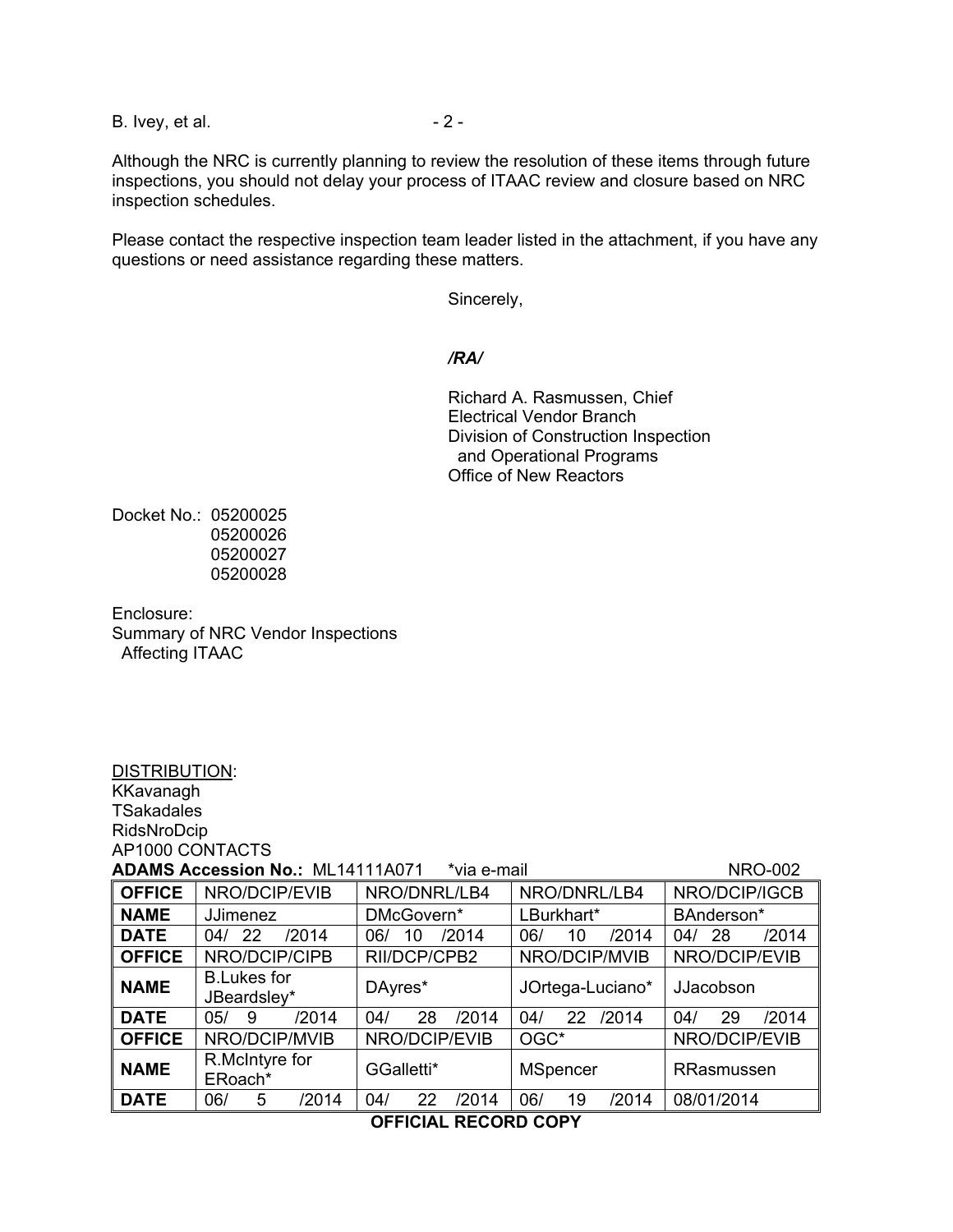### **Summary of Nuclear Regulatory Commission Vendor Inspections Affecting Inspections, Tests, Analyses, and Acceptance Criteria**

### 1. Pentair Valves and Controls Vendor Inspection

#### a. Inspection Scope

During the week of June 24-28, 2013, the U.S. Nuclear Regulatory Commission (NRC) staff conducted an inspection at the Pentair Valves and Controls (Pentair) facility in Mansfield, Massachusetts. This inspection evaluated Pentair's quality assurance (QA) activities associated with the design, fabrication, assembly, and testing of the PV-16, PV-18, and PV-62 auxiliary relief valves, vacuum breaker valves, and pressurizer safety valves, respectively, for the Westinghouse Electric Company (WEC) AP1000 reactor design. The vendor inspection activities were documented in Inspection Report (IR) 99901431/2013-201 (Agencywide Document Access and Management System (ADAMS) Accession No. ML13212A265).

During the week of February 12-13, 2014, the NRC performed a follow-up inspection that specifically evaluated Pentair's QA activities associated with the American Society of Mechanical Engineers (ASME) Qualification of Active Mechanical Equipment (QME)-1 functional qualification re-testing of the pressurizer safety valve (PV-62), for the WEC AP1000 reactor design and implementation of its Part 21 program. The vendor inspection activities were documented in IR 99901431/2014-201 (ADAMS Accession No. ML14073A652).

The lead for this inspection is Mr. Jonathan Ortega-Luciano, who can be reached by phone at 301-415-1159 or via electronic mail at Jonathan.Ortega-Luciano@nrc.gov.

- b. Findings and Observations
- b1. Affected ITAAC Numbers: 2.1.02.02a (13), 2.1.02.05a.ii (20), 2.1.02.08a.ii (29), 2.2.03.02a (159), 2.2.03.05a.ii (166)

| <b>Design Commitment</b>         | <b>Inspections, Tests,</b> | <b>Acceptance Criteria</b>   |
|----------------------------------|----------------------------|------------------------------|
|                                  | <b>Analysis</b>            |                              |
| 2.a) The components              | Inspection will be         | The ASME Code Section III    |
| identified in Table 2.1.2-1 as   | conducted of the as-built  | design reports exist for the |
| <b>ASME Code Section III are</b> | components as              | as-built components          |
| designed and constructed in      | documented in the ASME     | identified in Table 2.1.2-1  |
| accordance with ASME             | design reports.            | as ASME Code Section III.    |
| Code Section III                 |                            |                              |
| requirements.                    |                            |                              |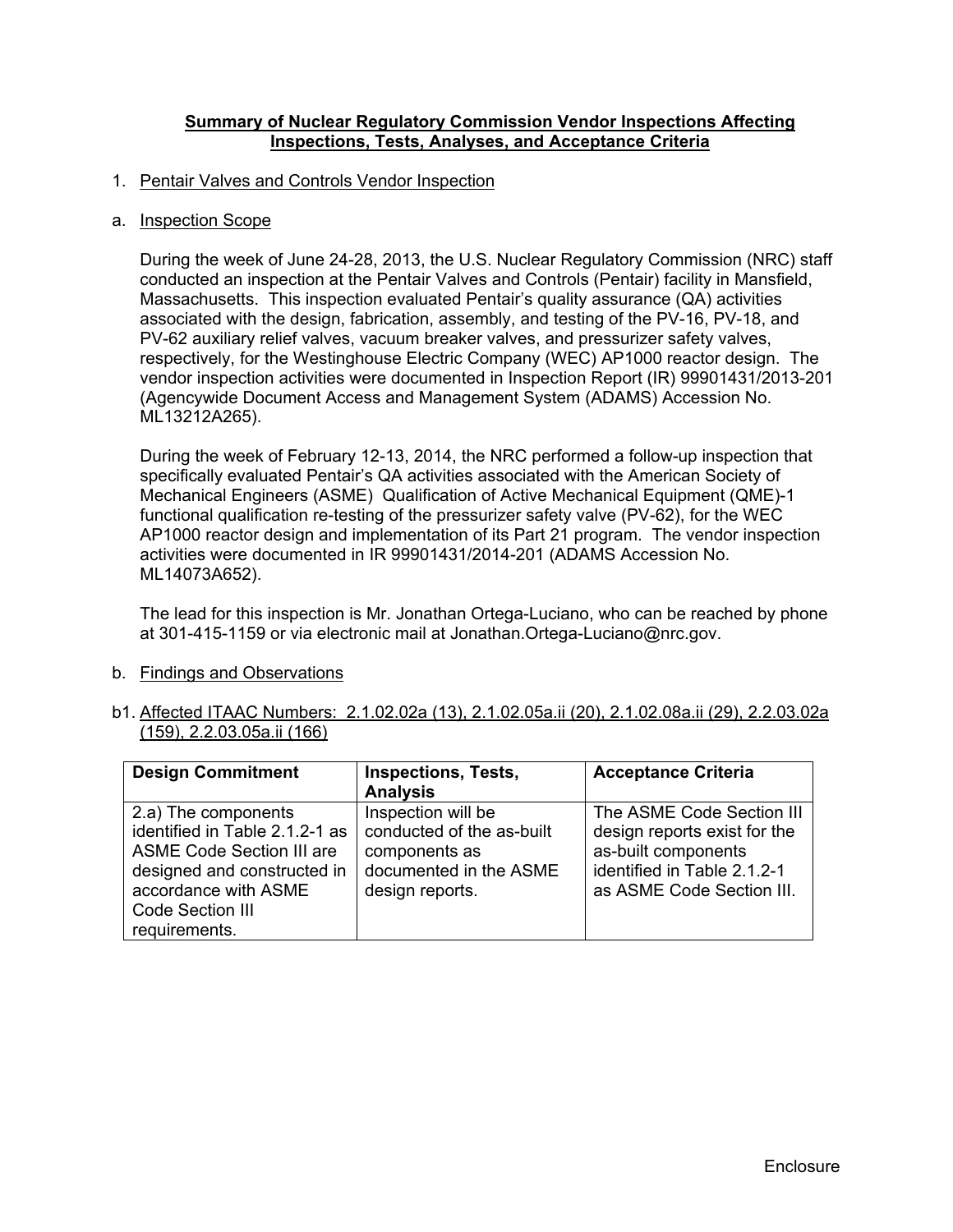| <b>Design Commitment</b>                                                                                                                                                                     | <b>Inspections, Tests,</b><br><b>Analysis</b>                                                                                        | <b>Acceptance Criteria</b>                                                                                                                                                                                                                                                                                                                                                                                                          |
|----------------------------------------------------------------------------------------------------------------------------------------------------------------------------------------------|--------------------------------------------------------------------------------------------------------------------------------------|-------------------------------------------------------------------------------------------------------------------------------------------------------------------------------------------------------------------------------------------------------------------------------------------------------------------------------------------------------------------------------------------------------------------------------------|
| 5.a) The seismic Category I<br>equipment identified in<br>Table 2.1.2-1 can withstand<br>seismic design basis loads<br>without loss of safety<br>function.                                   | ii) Type tests, analyses, or<br>a combination of type tests<br>and analyses of seismic<br>Category I equipment will<br>be performed. | ii) A report exists and<br>concludes that the seismic<br>Category I equipment can<br>withstand seismic design<br>basis loads without loss of<br>safety function.                                                                                                                                                                                                                                                                    |
| 8.a) The pressurizer safety<br>valves provide overpressure<br>protection in accordance<br>with Section III of the ASME<br><b>Boiler and Pressure Vessel</b><br>Code.                         | ii) Testing and analysis in<br>accordance with ASME<br>Code Section III will be<br>performed to determine set<br>pressure.           | ii) A report exists and<br>concludes that the safety<br>valves set pressure is<br>2485 psig ± 25 psi.                                                                                                                                                                                                                                                                                                                               |
| 2.a) The components<br>identified in Table 2.2.3-1 as<br><b>ASME Code Section III are</b><br>designed and constructed in<br>accordance with ASME<br><b>Code Section III</b><br>requirements. | Inspection will be<br>conducted of the as-built<br>components as<br>documented in the ASME<br>design reports.                        | The ASME Code Section III<br>design reports exist for the<br>as-built components<br>identified in Table 2.2.3-1<br>as ASME Code Section III.                                                                                                                                                                                                                                                                                        |
| 5.a) The seismic Category I<br>equipment identified in<br>Table 2.2.3-1 can withstand<br>seismic design basis loads<br>without loss of safety<br>function.                                   | ii) Type tests, analyses, or<br>a combination of type tests<br>and analyses of seismic<br>Category I equipment will<br>be performed. | ii) A report exists and<br>concludes that the seismic<br>Category I equipment can<br>withstand seismic design<br>basis dynamic loads<br>without loss of safety<br>function. For the PXS<br>containment recirculation<br>and IRWST screens, a<br>report exists and concludes<br>that the screens can<br>withstand seismic dynamic<br>loads and also post-<br>accident operating loads,<br>including head loss and<br>debris weights. |

IR 99901431/2013-201 contains one inspection finding associated with inspections, tests, analyses, and acceptance criteria (ITAAC) 2.1.02.02a, ITAAC 2.1.02.05a.ii, ITAAC 2.1.02.08a.ii, ITAAC 2.2.03.02a, and ITAAC 2.2.03.05a.ii. This finding is material to the acceptance criteria of the ITAAC.

IR 99901431/2013-201 states:

The NRC inspection team identified that Pentair had not established adequate design control measures for the implementation of a suitable testing program with respect to the seismic qualification of various AP1000 valves. Specifically, Pentair's qualification testing for the PV-16 auxiliary relief valves and the PV-62 pressurizer safety valves failed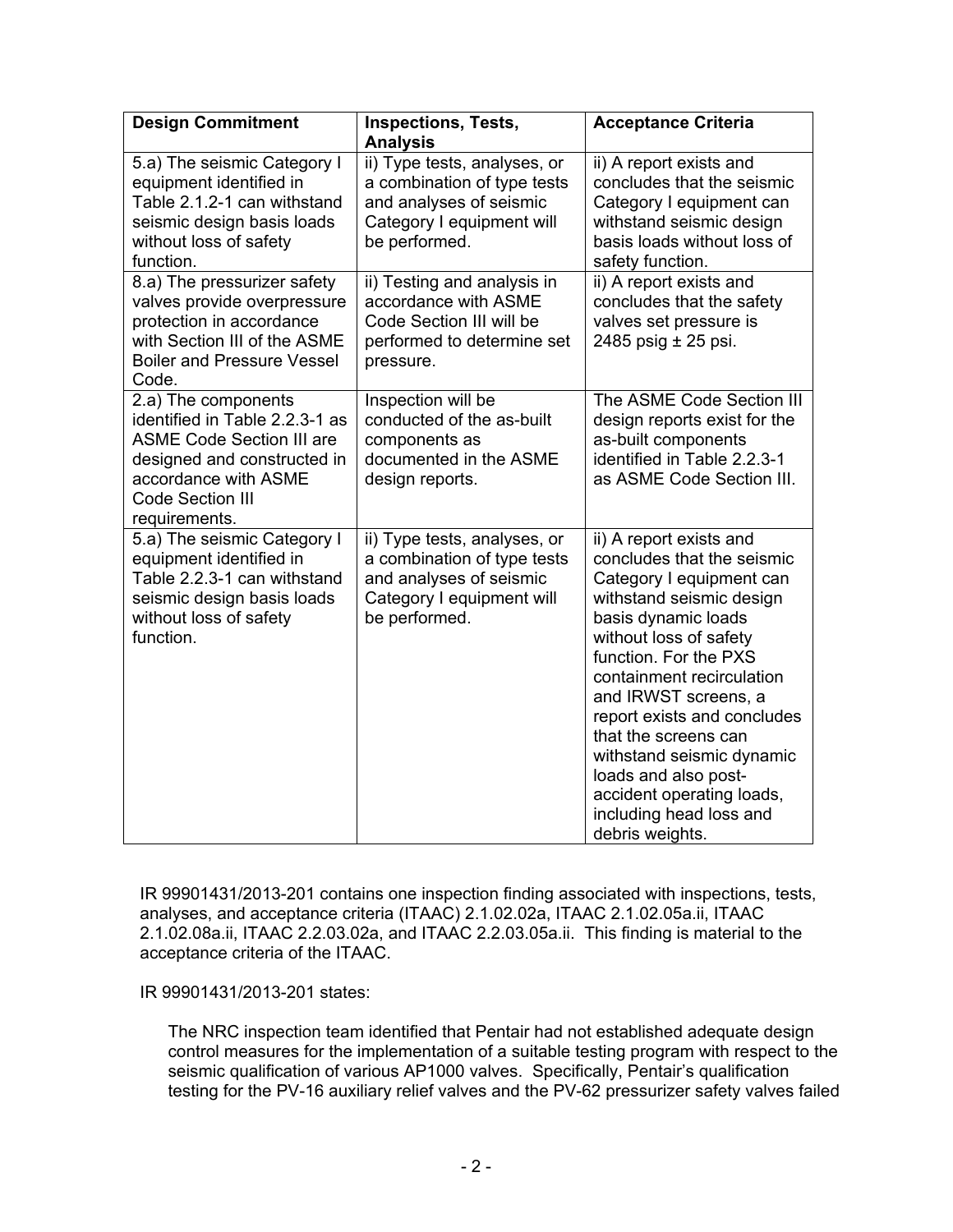to conform to the seismic qualification provisions specified in the Pentair Valve Qualification Test (VQT) Procedures and the WEC design specifications. Specifically, during the NRC's observed testing of the PV-16 valve, the NRC inspection team found that the test had been improperly set up to apply the static load in the front-to-back orientation (i.e., more rigid). However, the NRC confirmed with WEC that the intent of the AP1000 valve design specification is that the static load be applied to the least rigid axis during the QME-1 seismic qualification test.

The NRC inspection team also reviewed the valve capacities established by the National Board of Boiler and Pressure Relief Vessel Inspectors, including the applicable National Board Certification Number 15028 for the Pentair (Anderson Greenwood Crosby) HB series (Class 1) safety valve. Pentair Test Report TR-5509, Attachment VII, contained the Wyle report that indicated the resonance frequency of the valve in the side-to-side orientation (referred to as horizontal in the Wyle report) was lower than the front-to-back orientation (referred to as axial in the Wyle report). Based on the review of the test reports and photographs of the test setups, the NRC inspection team determined that the Pentair QME-1 seismic qualification tests for the PV-62 valve applied the static load in the front-to-back (i.e., more rigid) orientation.

As a third example, the Pentair QME-1 seismic qualification test for the AP1000 PV-62 valve included a flow test with the static load applied at a prorated pressure that allowed full flow through the valve at the Pentair test facility. However, Pentair's QME-1 qualification test procedure (VQT-38173) did not include a lift test at the design set pressure with an applied seismic static load. The NRC inspection team considered the absence of a seismic qualification test of the AP1000 PV-62 valve at the design set pressure to be an example of inadequate design control. Failure to perform this type of test does not ensure adequate QME-1 seismic qualification testing to demonstrate that the valve could perform its safety function to lift at the design set pressure under seismic conditions. These issues were identified as Nonconformance (NON) 99901431/2013- 201-01.

This finding is material to the acceptance criteria of the ITAAC, specifically pertaining to the design and construction of the AP1000 valves in accordance with the ASME Code, Section III, requirements, as well as the ability of the valves to withstand seismic design basis loads without a loss of safety function and to provide overpressure protection.

The NRC reviewed Pentair's responses to NON 99901431/2013-201-01 and found that they were responsive to the NON. The NRC completed its review of Pentair's corrective actions during the February 12-13, 2014. NRC inspectors witnessed the retesting of the valves and determined that the re-test of the valves adequately closed the ITAAC-related findings. The closure of the ITAAC-related findings was documented in IR 99901431/2014-201 (ADAMS Accession No. ML14073A652) and in the NRC's acceptance of Pentair's response to the IR (ADAMS Accession No. ML14120A238).

# 2. SPX (Copes-Vulcan) Vendor Inspection

a. Inspection Scope

During the week of September 23-27, 2013, the NRC staff conducted an inspection of the implementation of SPX's (Copes-Vulcan's) QA program activities associated with the design and manufacturing of the squib valves for the AP1000 reactor design. The inspection was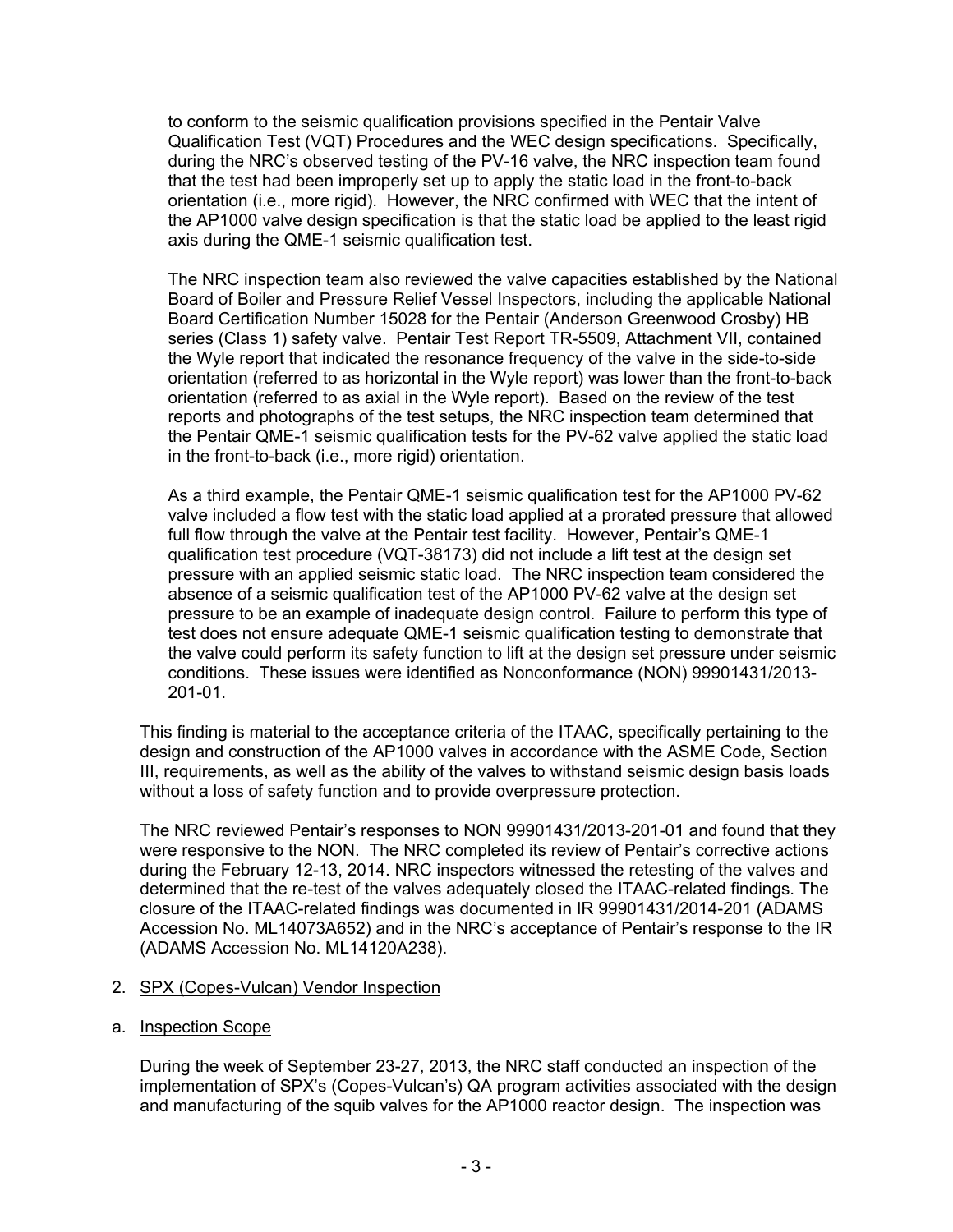performed on the premises of UTC Aerospace Systems (UTC). The vendor inspection activities were documented in IR 99900080/2013-201 (ADAMS Accession No. ML13302B397).

The lead for this inspection is Mr. Jeffrey Jacobson, who can be reached by phone at 301-415-2977 or via electronic mail at Jeffrey.Jacobson@nrc.gov.

## b. Findings and Observations

## b1. Affected ITAAC Numbers: 2.1.02.12a.iv (56), 2.2.03.12a.i (214)

| <b>Design Commitment</b>                                                                                                                                                           | <b>Inspections, Tests,</b><br><b>Analysis</b>                                                                                                                 | <b>Acceptance Criteria</b>                                                                                                                       |
|------------------------------------------------------------------------------------------------------------------------------------------------------------------------------------|---------------------------------------------------------------------------------------------------------------------------------------------------------------|--------------------------------------------------------------------------------------------------------------------------------------------------|
| 12.a) The automatic<br>depressurization valves<br>identified in Table 2.1.2-1<br>perform an active safety-<br>related function to change<br>position as indicated in the<br>table. | iv) Tests or type tests of<br>squib valves will be<br>performed that demonstrate<br>the capability of the valve to<br>operate under its design<br>conditions. | iv) A test report exists and<br>concludes that each squib<br>valve changes position as<br>indicated in Table 2.1.2-1<br>under design conditions. |
| 12.a) The squib valves and<br>check valves identified in<br>Table 2.2.3-1 perform an<br>active safety-related<br>function to change position<br>as indicated in the table.         | i) Tests or type tests of<br>squib valves will be<br>performed that demonstrate<br>the capability of the valve to<br>operate under its design<br>condition.   | i) A test report exists and<br>concludes that each squib<br>valve changes position as<br>indicated in Table 2.2.3-1<br>under design conditions.  |

IR 99900080/2013-201 contains an inspection finding associated with ITAACs 2.1.02.12a.iv and 2.2.03.12a.i. This finding is material to the acceptance criteria of the ITAAC.

### IR 99900080/2013-201 states:

The NRC determined that to date, SPX/UTC has relied on testing to demonstrate cartridge performance; however, the focus of the test program was primarily to ensure that proper cartridge output is achieved given cartridge ignition, rather than on ensuring cartridge ignition will reliably occur. The NRC inspection team determined that an insufficient number of cartridge firings were performed to statistically support that reliable ignition will occur. Furthermore, the large majority of the test firings were performed under ambient, as opposed to design basis conditions, and there was no demonstration that sufficient margin exists in this aspect of the design to account for changes in cartridge/initiator performance that could occur due to environmental or aging factors. Also, sufficient testing was not performed as necessary to account for differences in performance between manufacturing lots or other unknown factors that could affect ignitability of the cartridges. The NRC inspectors determined that contrary to Criterion III of Appendix B to Title 10 of the Code of Federal Regulations (10 CFR) Part 50, "Design Control," SPX/UTC has not performed sufficient testing or analysis to validate the design, specifically the ability of the initiator to reliably ignite the explosive charge under all design basis conditions. This item is identified as Nonconformance 99900080/2013- 201-01.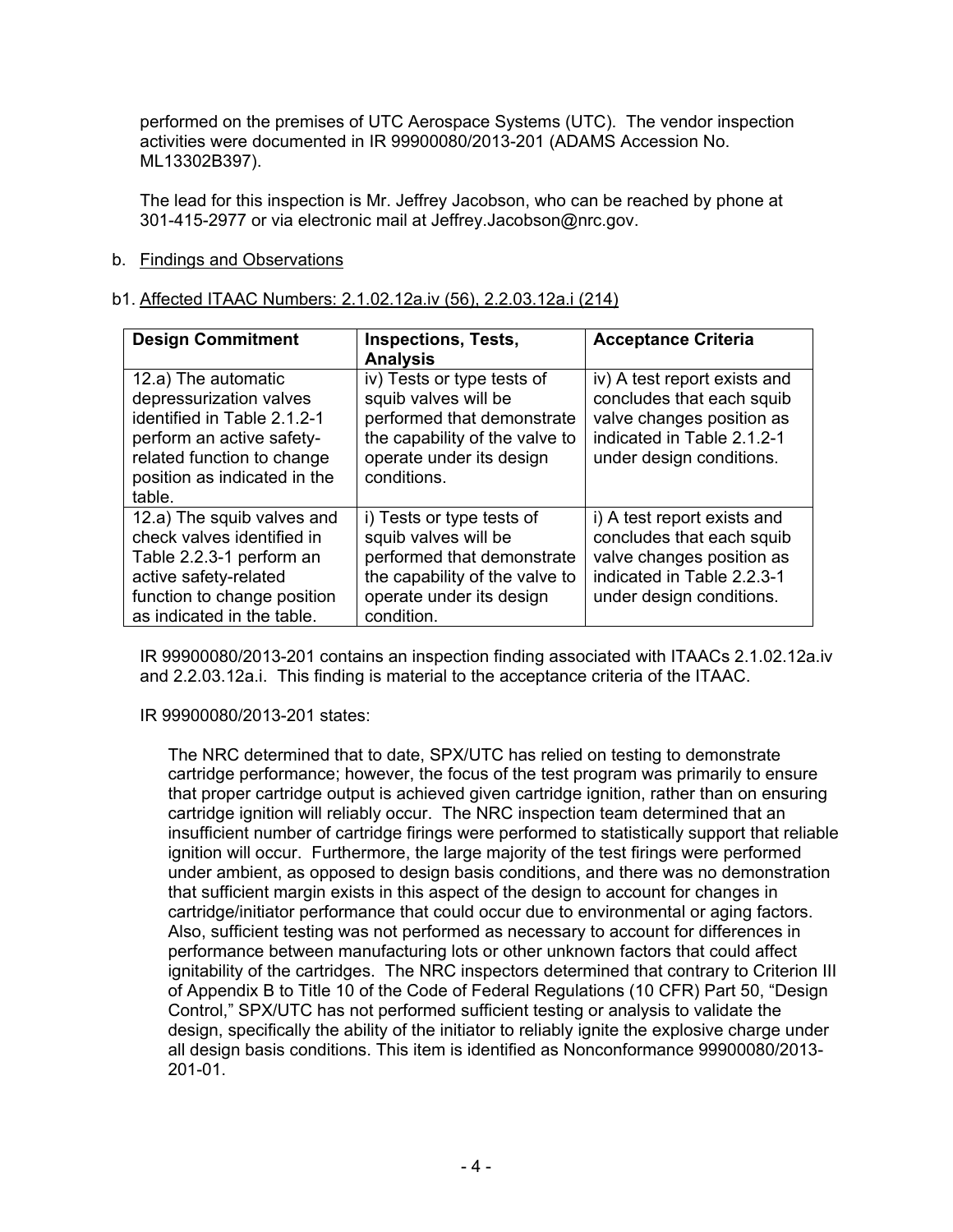This issue is material to the acceptance criteria of the ITAAC because the finding concerns the adequacy of the testing performed to ensure that the squib valve explosive cartridge will reliably ignite under all design basis conditions.

The NRC reviewed SPX's responses to NON 99900080/2013-201-01 and requested that SPX inform the NRC when they complete their plans for the enhanced testing program referred to in their response and when such plans would be available for NRC inspection. The NRC will review the implementation of SPX's corrective actions during a future NRC staff inspection to determine that full compliance has been achieved and maintained.

| <b>Design Commitment</b>                                                                                                                                                           | <b>Inspections, Tests,</b><br><b>Analysis</b>                                                                                                                  | <b>Acceptance Criteria</b>                                                                                        |  |  |
|------------------------------------------------------------------------------------------------------------------------------------------------------------------------------------|----------------------------------------------------------------------------------------------------------------------------------------------------------------|-------------------------------------------------------------------------------------------------------------------|--|--|
| 12.a) The automatic<br>depressurization valves<br>identified in Table 2.1.2-1<br>perform an active safety-<br>related function to change<br>position as indicated in the<br>table. | v) Inspection will be<br>performed for the existence<br>of a report verifying that the<br>as-built squib valves are<br>bounded by the tests or<br>type tests.  | v) A report exists and<br>concludes that the as-built<br>squib valves are bounded<br>by the tests or type tests.  |  |  |
| 12.a) The squib valves and<br>check valves identified in<br>Table 2.2.3-1 perform an<br>active safety-related<br>function to change position<br>as indicated in the table.         | ii) Inspection will be<br>performed for the existence<br>of a report verifying that the<br>as-built squib valves are<br>bounded by the tests or<br>type tests. | ii) A report exists and<br>concludes that the as-built<br>squib valves are bounded<br>by the tests or type tests. |  |  |

### b2. Affected ITAAC Number: 2.1.02.12a.v (57), 2.2.03.12a.ii (215)

IR 99900080/2013-201 contains an inspection finding associated with ITAACs 2.2.02.12a.v and 2.2.03.12a.ii. This finding is material to the acceptance criteria of the ITAAC.

IR 9900080/2013-202 states:

The NRC inspection team identified that UTC manufactures carbon potassium nitrate (CPN) from individual mix constituents procured from commercial suppliers. As defined in SPX/Copes-Vulcan Commercial Grade Dedication Instruction 399896, Revision 8, dated 5/16/2013, SPX's overall process for "dedicating" the explosive cartridges being manufactured by UTC, requires specific testing of each powder mix for heat of explosion and carbon content. The SPX dedication process does not, however, require that testing or methods be employed to verify the composition of the CPN individual mix constituents. While certificates of conformance were provided to UTC by the commercial suppliers of the mix constituents stating that the products meet the purchase specifications (which include purity requirements), the certificates of conformance were not validated by either UTC or SPX through an audit of the supplier or through any other means. While not a specific concern for powder lots that will actually be subjected to environmental qualification testing, the team was concerned that subsequently produced powder lots could contain contaminants that could degrade performance under design basis conditions but would not be detected by the currently specified dedication process. This concern would make it difficult to verify that any production cartridges containing explosive powder from a different lot were in fact bounded by components that were actually subjected to the qualification testing.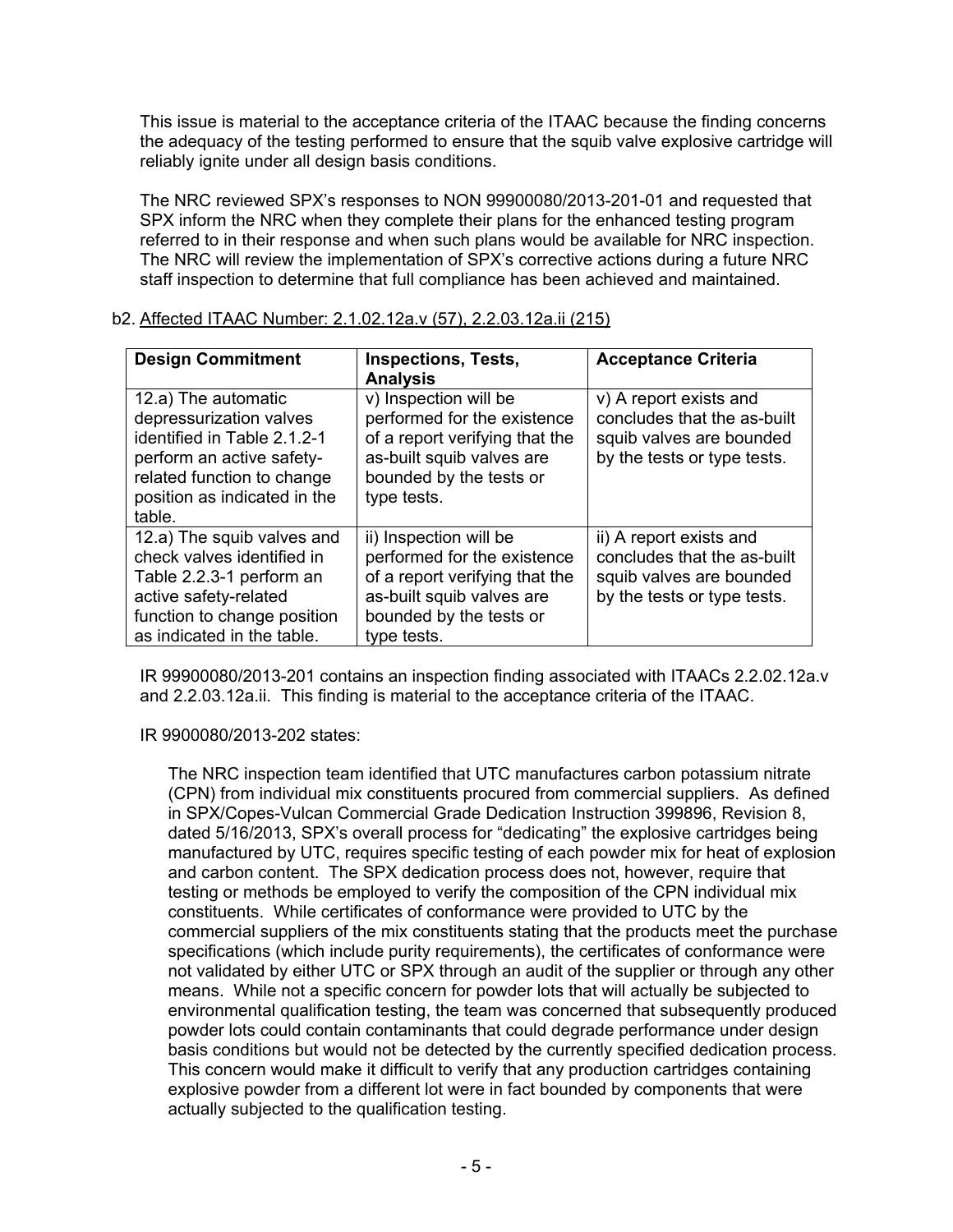The team determined that contrary to Criterion III of Appendix B to 10CFR Part 50, "Design Control," SPX/UTC had not established sufficient measures for the review for suitability of application of the explosive powder which is a safety-related component within the squib valve system. Specifically, SPX/UTC had not identified all critical characteristics of the explosive powder mix nor had SPX/UTC instituted controls sufficient to ensure the absence of contaminants from the explosive powder mix through inspections, tests, or analysis. This item was identified as Nonconformance 99900080/2013-201-02.

This issue is material to the acceptance criteria of the ITAAC because the finding concerns the adequacy of the testing performed to ensure that the production squib valves will be bounded by those that were tested through the qualification program.

The NRC reviewed SPX's responses to NON 99900080/2013-201-02 and requested that SPX inform the NRC when they complete their plans for the enhanced commercial grade dedication instructions for the explosive powder and when they will be available for NRC inspection. The NRC will review the implementation of SPX's corrective actions during a future NRC staff inspection to determine that full compliance has been achieved and maintained.

- 3. Westinghouse Electric Company Vendor Inspection
- a. Inspection Scope

During the week of January 13 - 17, 2014, the NRC staff performed an inspection of the implementation of QA program activities associated with testing of safety-related components for the Vogtle and Summer new plant builds at WEC's facility in Warrendale, PA. The NRC staff evaluated the Component Interface Module (CIM) planning phase documentation associated with the CIM software lifecycle model, and inspected on-going cabinet hardware testing, and channel integration testing for the Protection and Safety Monitoring System as well as factory acceptance testing for the Diverse Actuation System. The vendor inspection activities were documented in IR 99900404/2014-201 (ADAMS Accession No. ML14058A995).

The lead for this inspection is Mr. Greg Galletti, who can be reached by phone at 301-415-1831 or via electronic mail at Greg.Galletti@nrc.gov.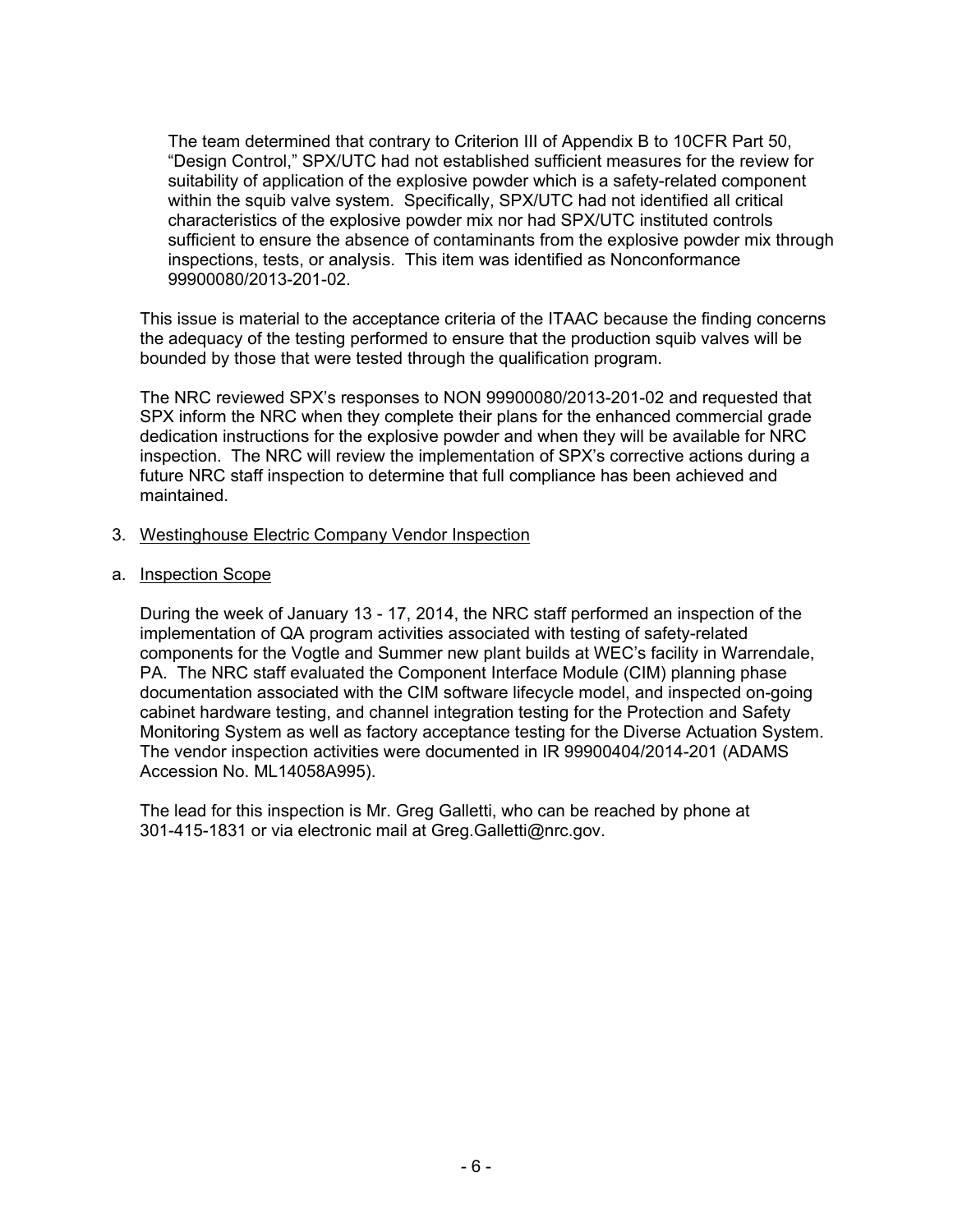# b. Findings and Observations

### b1. Affected ITAAC Numbers: 2.5.02.14 (553)

| <b>Design Commitment</b>                                                                                                               | <b>Inspections, Tests, Analysis</b>                                                                                                                           | <b>Acceptance Criteria</b>                                                                                                                                                                                                                                                                                                           |
|----------------------------------------------------------------------------------------------------------------------------------------|---------------------------------------------------------------------------------------------------------------------------------------------------------------|--------------------------------------------------------------------------------------------------------------------------------------------------------------------------------------------------------------------------------------------------------------------------------------------------------------------------------------|
| 14. The Component<br>Interface Module (CIM)<br>is developed using a<br>planned design<br>process which provides<br>for specific design | An inspection and or an audit<br>will be performed of the<br>processes used to design the<br>hardware, development<br>software, qualification and<br>testing. | A report exists and<br>concludes that CIM<br>meets the below listed<br>life cycle stages. Life<br>cycle stages:                                                                                                                                                                                                                      |
| documentation and<br>reviews.                                                                                                          |                                                                                                                                                               | a. Design requirements<br>phase, may be referred<br>to as conceptual or<br>project definition phase<br>b. System definition<br>phase<br>c. Hardware and<br>software development<br>phase, consisting of<br>hardware and software<br>design and<br>implementation<br>d. System integration<br>and test phase<br>e. Installation phase |

IR 99900404/2014-201 contains two inspection findings associated with ITAAC 2.5.02.14. These findings are material to the acceptance criteria of the ITAAC.

IR 99900404/2014-201 states:

The inspectors initiated NON 99900404/2014-201-01 because WEC did not apply appropriate design control measures to correctly translate applicable regulatory requirements and the design basis into specifications, drawings, procedures, and instructions. Examples that illustrate the inspector findings are:

- (1) The WEC CIM-Safety Remote Node Controller (SRNC) management processes did not ensure that the requirements for all mandatory lifecycle activities were adequately translated in chronological relationship into WEC's chosen lifecycle model identified in Westinghouse Design Certification Document, Tier 1 Table [ITAAC] 2.5.2-8 #14a, including lifecycle activities specified by IEEE 1074-1995, IEEE 1012-1998, and IEEE 828-1990;
- (2) The WEC CIM-SRNC independent verification and validation (IV&V) process did not adequately translate the requirements specified by IEEE 1012-1998, for the IV&V effort to comply with the minimum set of V&V tasks described;
- (3) The WEC IV&V plan did not translate the requirement to verify that the integration and test plan was developed using the required design documents including: the Software Requirements Specification, Interface Requirements